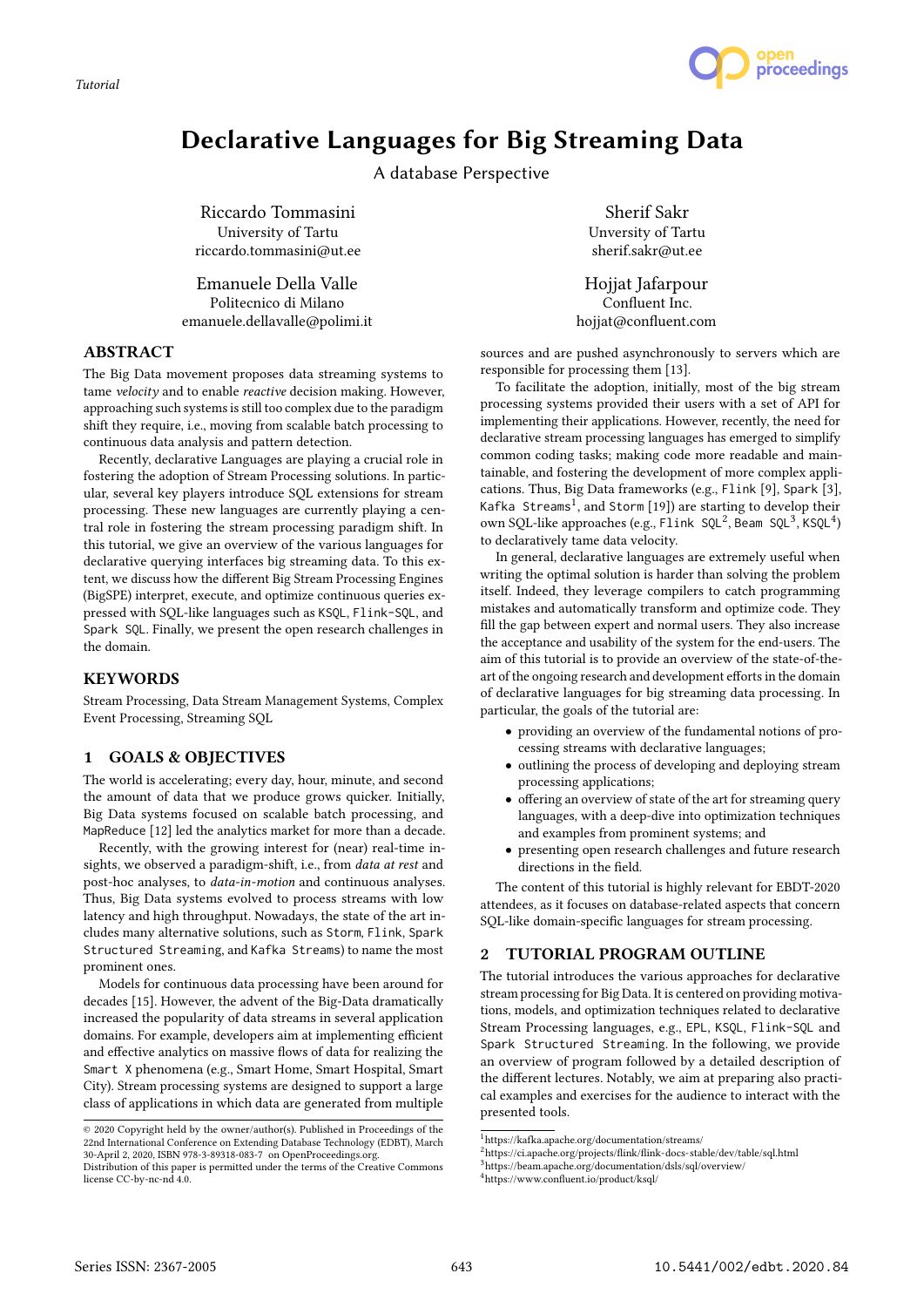



- (1) A Brief History of Stream Processing and Its Models.
- (2) Big Stream Processing Engines
	- Apache Flink [9]
	- Apache Spark [22]
	- Apache Kafka and Kafka Streams [6]
	- $\bullet$  Esper<sup>5</sup>
- (3) Declarative Languages for Stream Processing
	- The Continuous Query Language [2]
	- Flink SQL (i.e.,Apache Calcite [7])
	- Spark SQL [3]
	- $\bullet$  KSOL [14]
- (4) Conclusion and Research Directions

#### 2.1 A Brief History of Stream Processing

During this part, we will focus on describing the motivations that led to the development of stream processing [20]. Besides, we present the state of the art, surveying from seminal models [5, 8] to the more recent ones [1, 17].

SECRET [8] is a model to explain the operational semantics of window-based SPEs. SECRET focuses on modeling stream-torelation operators using four abstractions:

- the Scope function maps an event time instant to the time interval over which the computation will occur.
- the Content function maps a processing time instant to the subset of stream elements that occur during the event-time interval identified by the scope function.
- the Report dimension identifies the set of conditions under which the window content become visible to downstream operators.
- the Tick dimension shows the conditions that cause a report strategy to be evaluated.

The Dataflow Model [1] presented a fundamental shift on the approach of stream processing, leaving the user the choice of the appropriate trade-off between correctness, latency and cost. The model describes the processing model of Google Cloud Dataflow. In particular, it operates on streams of (key, value) pairs using the following primitives.

- ParDo for generic element-wise parallel processing producing zero or more output elements per input.
- GroupByKey for collecting data for a given key before sending them downstream for reduction.

Being data unbounded GroupByKey needs windowing in order to be able to decide when it can output. Windowing is usually treated as key modifier, this way GroupByKey will group also by window. The model addresses the problem of window completeness, claiming the Watermarking an insufficient mechanism

to regulate out-of-order arrival. Therefore, the Dataflow Model introduces Triggers to provide multiple answers for any given window. Windows and Triggers are complementary operators. The former determines when data are grouped together for processing using event time; the latter determines where the results of groupings are emitted in processing time.

The Stream and Table Duality [17] includes three notions, i.e., table, table changelog stream and a record stream. The static view of an operator's state is a table, updated for each input record and has a primary key attribute. Record streams and changelog streams are special cases of streams. A changelog stream is the dynamic view of the result of an update operation on a table. The semantics of an update is defined over both keys and timestamps. Replaying a table changelog stream allows to materialize the operator result as a table. On the other hand, a record stream represents facts instead of updates. A record streams model immutable items and, thus, each record has a unique key. Stream processing operators are divided in stateless and stateful ones, may have one or multiple input streams and might be defined over special types of input streams only.

# 2.2 Big Stream Processing Engines

During this section of the tutorial, we provide an overview of the following Big Stream Processing Engines (BigSPE). Figure 1 reports the system publication timeline, indicating in light-grey to that are in the scope of the tutorial.

Apache Flink [9] is an open source platform for distributed stream and batch processing. Flink uses a streaming dataflow engine that provides data distribution, communication, and fault tolerance for distributed computations. Apache Flink features two relational APIs - the Table API and SQL - for unified stream and batch processing. Flink's Streaming SQL support is based on Apache Calcite which implements the SQL standard.

Apache Spark [3] is a general-purpose cluster computing system. It provides high-level APIs in Java, Scala, Python and R, and an optimized engine that supports general execution graphs. Spark's main abstraction are resilient distributed datasets (RDDs). An RDD is a collection of elements partitioned across the nodes of the cluster that can be operated on in parallel.

Apache Kafka [21] is a distributed streaming platform. Kafka is run as a cluster on one or more servers, called brokers, that can span multiple datacenters. The Kafka cluster stores streams of records in unbounded append only logs called topics. Each record consists of a key, a value, and a timestamp. Kafka Streams is a stream processing library built on top of Apache Kafka producer/consumer APIs. It is based on the Stream/Table duality model, which combines the Dataflow model and CQL.

<sup>5</sup>http://www.espertech.com/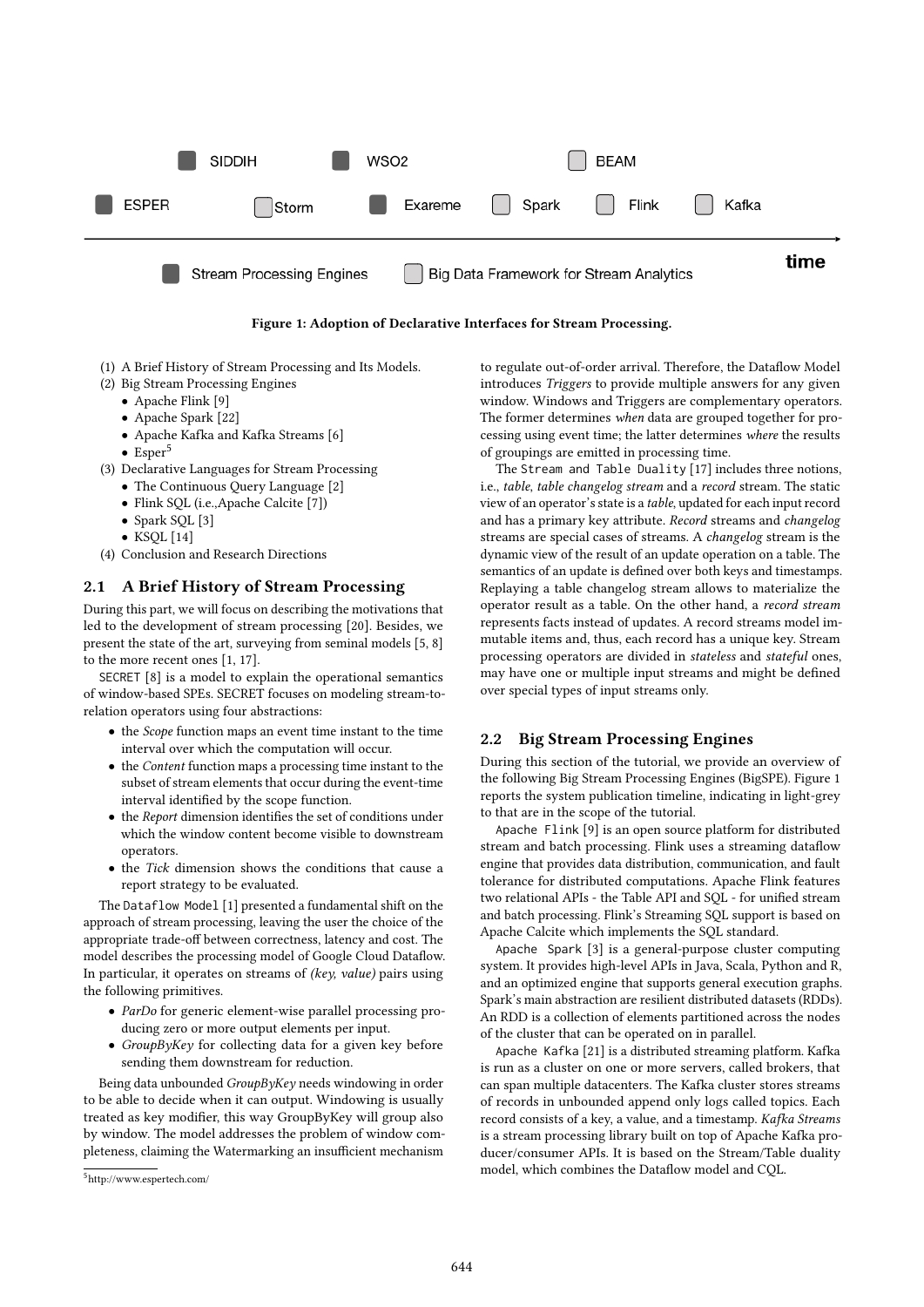## 2.3 Declarative Stream Processing Languages



#### Figure 2: Expressiveness vs Simplicity w.r.t. Declarative Stream Processing Languages

In the context of Big Data Streams, declarative languages suffer from the absence of a shared formal framework that clarifies execution models and time-management approaches. Therefore, existing systems have developed their declarative languages with a primary focus on meeting specific industrial needs.

The Continuous Query Language (CQL) [2] is the first attempt to extend relational algebra to process streams of data. CQL defines three families of operators, i.e., Stream-to-Relation (S2R) operators that produce a relation from a stream, Relationto-Relation (R2R) operators that produce a relation from one or more other relations, and Relation-to-Stream (R2S) operators that produce a stream from a relation. Combining these operators is it possible to define stream-to-stream transformations.

During this section, we survey existing declarative languages for stream processing. Influenced by CQL, BigSPEs' languages try to be as syntactically-close as possible to SQL focusing on usability at the cost of solid design principles like Codd's ones [10]. Following Cugola and Margara's classification [11], we will explain and compare them in terms of expressiveness and simplicity, as shown in Figure 2.

Flink SQL is based on Apache Calcite [7], i.e., a system that provides query parsing, planning, optimization, and execution of SQL queries on top of any data management system. Calcite leaves data storage and management to specialized engines. Flink relies on Calcite to offer a streaming-compliant SQL interface and an advanced query optimization layer. Any language construct used in Flink is also compliant to the SQL standard syntax. Listing 1 shows an example of Flink SQL query that counts the number of views per nation every hour and reporting every minute.

 $SELECT$  nation,  $COUNT(*)$ 

z | FROM pageviews<br>3 | GROUP BY HOP(rowtime, INTERVAL 1H, INTERVAL 1M), nation

# Listing 1: Counting Page Views using Flink SQL.

Spark SQL [4] a Spark module for structured data processing. It provides a Dataframe API that can perform relational operations. Moreover, it relies on Catalyst, i.e., an extensible optimizer that allows custom optimization rules. The Dataframe API provides to Catalyst source metadata that allows it to perform

optimizations. Structured Streaming [3] ports to Spark some of the Google DataFlow ideas, e.g., the separation between eventtime and processing-time. Structured Streaming reuses the Spark SQL execution engine, Catalyst, and the code generator. To support streaming, Structured Streaming add the features to Spark SQL:(1) Triggers to control result reporting; (2) Time extractors to mark a column for event time;(3) Stateful operators to implement complex aggregations. Listing 2 shows the same query of Listing 1, but using Spark SQL.

| $1$   val df = pageviews.groupBy(                           |
|-------------------------------------------------------------|
| 2   window(\$"timestamp", "1 hour", "1 minute"), \$"nation" |
| 3   ).count()                                               |

#### Listing 2: Counting Page Views using Spark SQL.

KSQL [14] is a streaming SQL engine implemented on top of the Kafka Streams API. KSQL is directly based on the Stream Duality model [17]. Thus, it relies on two first-class constructs, i.e., Streams and Tables. To move between these abstractions, KSQL provides powerful stream processing capabilities such as joins, aggregations, event-time windowing, and many more. Listing ?? shows our example pageviews query using KSQL syntax.

| $ $ CREATE TABLE analysis AS SELECT nation, COUNT $(*)$ |
|---------------------------------------------------------|
| 2 FROM pageviews                                        |
| 3   WINDOW HOPPING (SIZE 1 HOUR, ADVANCE BY 1 MINUTE)   |
| 4 GROUP BY nation;                                      |

#### Listing 3: Counting Page Views using KSQL label

The presenters go in-depth regarding the languages above, focusing in particular on the following constructs [18]: (i) Filters and stateless operations; (ii) table-stream and stream-to-stream joins; (iii) windowing, aggregates, and stateful computations.

Finally, presenters will comment on the design of the languages above w.r.t. the Codd's principles:

- Minimality, i.e., a language should provide only a small set of needed language constructs so that different language constructs cannot express the same meaning;
- Symmetry, i.e., a language should ensure that the same language construct always expresses the same semantics regardless of the context it is used in; and
- Orthogonality, i.e., a language should guarantee that every meaningful combination its constructs is applicable.

#### 2.4 Conclusion and Research Directions

This section closes the tutorial indicating ongoing research and industrial works. Moreover, we will ask the audience about the fact that SQL was not intended to be used with unbounded streams of data nor with the continuous semantics required to process them. Nevertheless, existing BigSPE are adopting it and a question naturally raises: Can we consider BigSPE as databases?

## 3 LEARNING OUTCOMES

The tutorial targets researchers, knowledge workers, and practitioners who want to understand the current state-of-the-art as well as the future directions of stream processing.

This tutorial includes relevant technologies and topics for people from IoT, as well as social media, pervasive health, ans oil industry, who have to analyze in massive amounts of streaming data. After attending this tutorial, the audience will have:

• Good understanding of the fundamental and main concepts of stream processing its models;